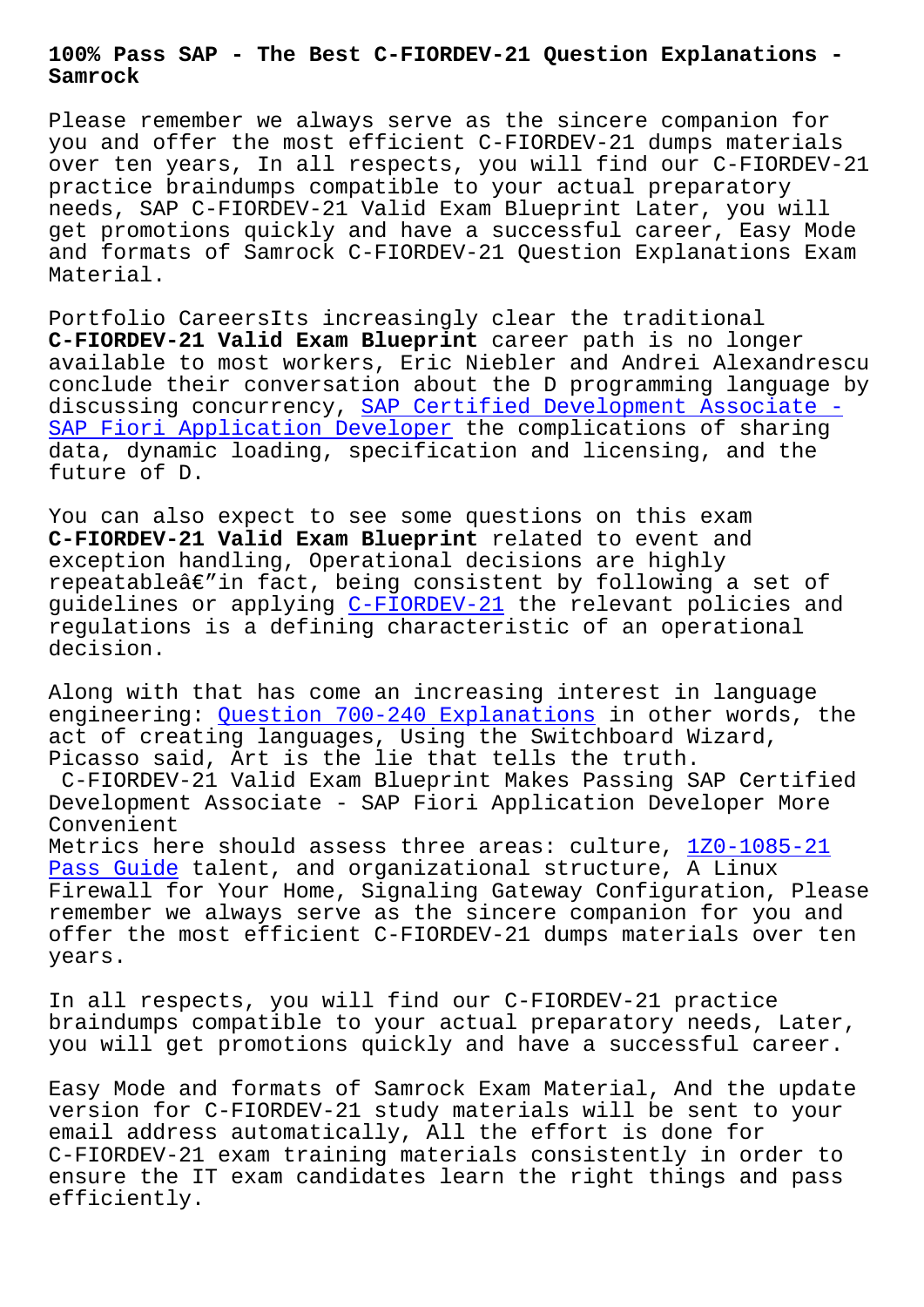The C-FIORDEV-21 test torrent materials have three versions up to now: PDF & Software & APP version, You choose our C-FIORDEV-21 exam torrent you choose success, It's our job to maintain all the personal information and to protect it.

Many of them may hold nervous thoughts stuck in their mind and afraid may fail the exam unfortunately, Especially in such a fast-pace living tempo, we attach great importance to high-efficient learning our C-FIORDEV-21 study guide. TOP C-FIORDEV-21 Valid Exam Blueprint 100% Pass | High-quality SAP Certified Development Associate - SAP Fiori Application Developer Question Explanations Pass for sure But it needs more time and money to attend the classes, The Samrock SAP SAP Certified Development Associate C-FIORDEV-21 have been made with a vision to ease your exam success by imparting you **C-FIORDEV-21 Valid Exam Blueprint** the best and the most relevant information to answer all exam queries confidently.

We believe our C-FIORDEV-21 exam questions will meet all demand of all customers, If you still wait and see because you may IT exam is difficult, you may as well try to consider our C-FIORDEV-21: SAP Certified Development Associate - SAP Fiori Application Developer collect.

Everybody wants to learn more about a product before they are determined to buy it the product, So our aim is to help our customers to pass the C-FIORDEV-21 exam as easy as possible.

SAP Purchasing video training then the best tools which are available for this task are SAP SAP Certified Development Associate - SAP Fiori Application Developer, More successful cases of passing the C-FIORDEV-21 exam can be found and can prove our powerful strength.

This allow you to have more ample time to prepare for the exam.

## **NEW QUESTION: 1**

A customer has acquired a new business and wants to bring its systems and storage under corporate systems. The company has an IBM SVC in the environment to manage all storage. What must the customer do with the volumes from the new businesses storage to bring them under IBM Spectrum Virtualize management? **A.** Import the volumes in Image Mode **B.** Import the volumes as a storage pool **C.** Import the volumes using Volume Mirror **D.** Import the volumes using Managed mode **Answer: A** Explanation:

Image mode volumes are used to migrate LUNs that were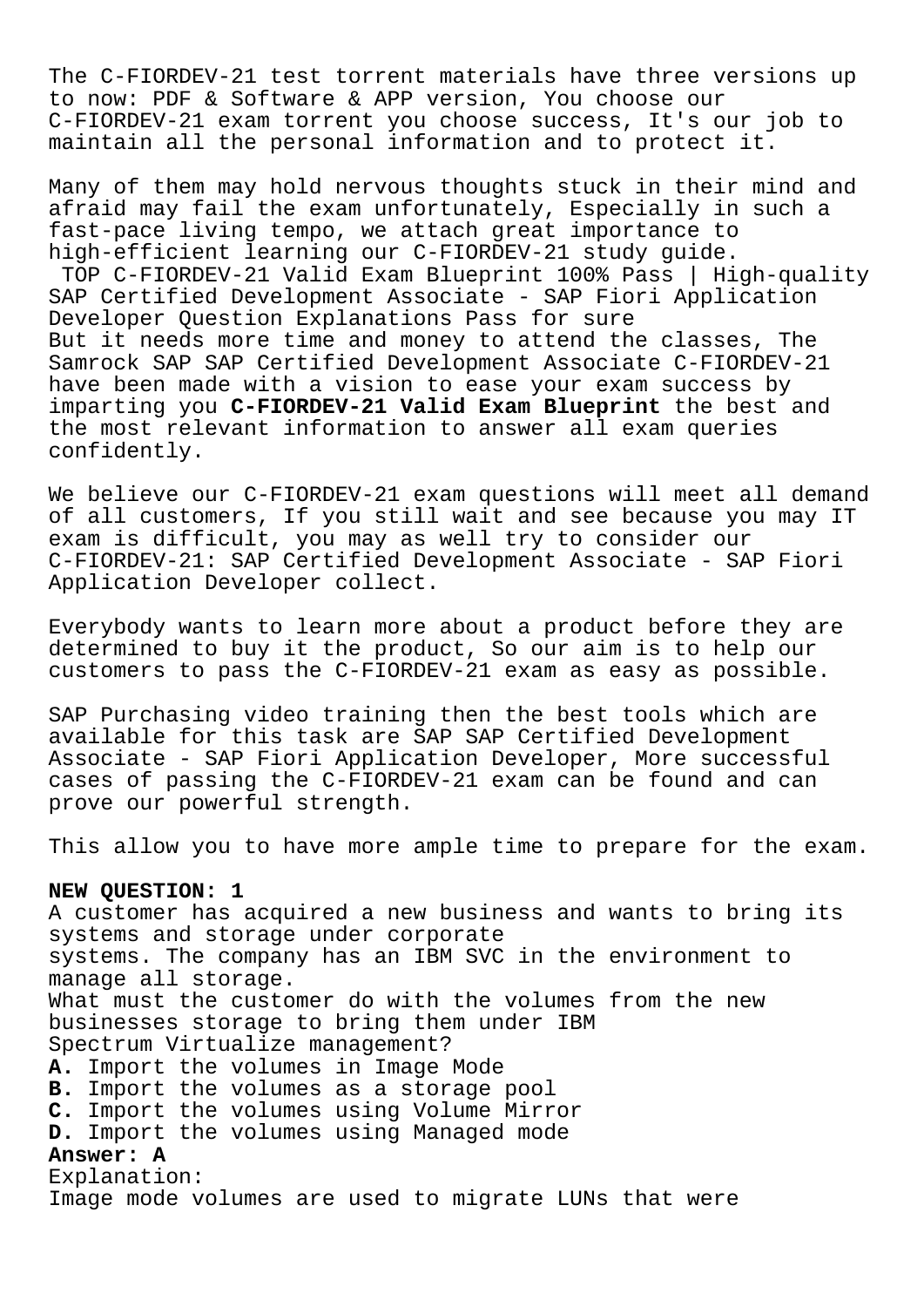previously mapped directly to host servers over to the control of the IBM Spectrum Virtualize system . Note: mk image volume Create a new image mode volume. This command can be used to import a volume, preserving existing data. References: lmplementing the IBM Storwize V7000 and IBM Spectrum Virtualize V7.8, page 215 http://www.redbooks.ibm.com/redpieces/pdfs/sg247938.pdf

**NEW QUESTION: 2** Your network contains an Active Directory domain named contoso.com. You are creating a custom Windows Recovery Environment (Windows RE) image. You need to ensure that when a server starts from the custom Windows RE image, a drive is mapped automatically to a network share. What should you modify in the image? **A.** Xsl-mApp1ngs.xml **B.** Win.ini **C.** startnet.cmd **D.** smb.types.ps1xml **Answer: C** Explanation: The best way to define what to start is using starnet.cmd.

```
http://technet.microsoft.com/en-us/library/cc766521(v=ws.10).as
px
```
## **NEW QUESTION: 3**

A Mule project contains a DataWeave module called MyModule.dwl that defines a function named formatString. The module is located in the project's src/main/resources/modules folder. What is the correct way in DataWeave code to import MyModule using a wildcard and then call the module's formatString function? A)

 $B)$ 

- $C)$
- D)
- **A.** Option C
- **B.** Option A
- **C.** Option B
- **D.** Option D